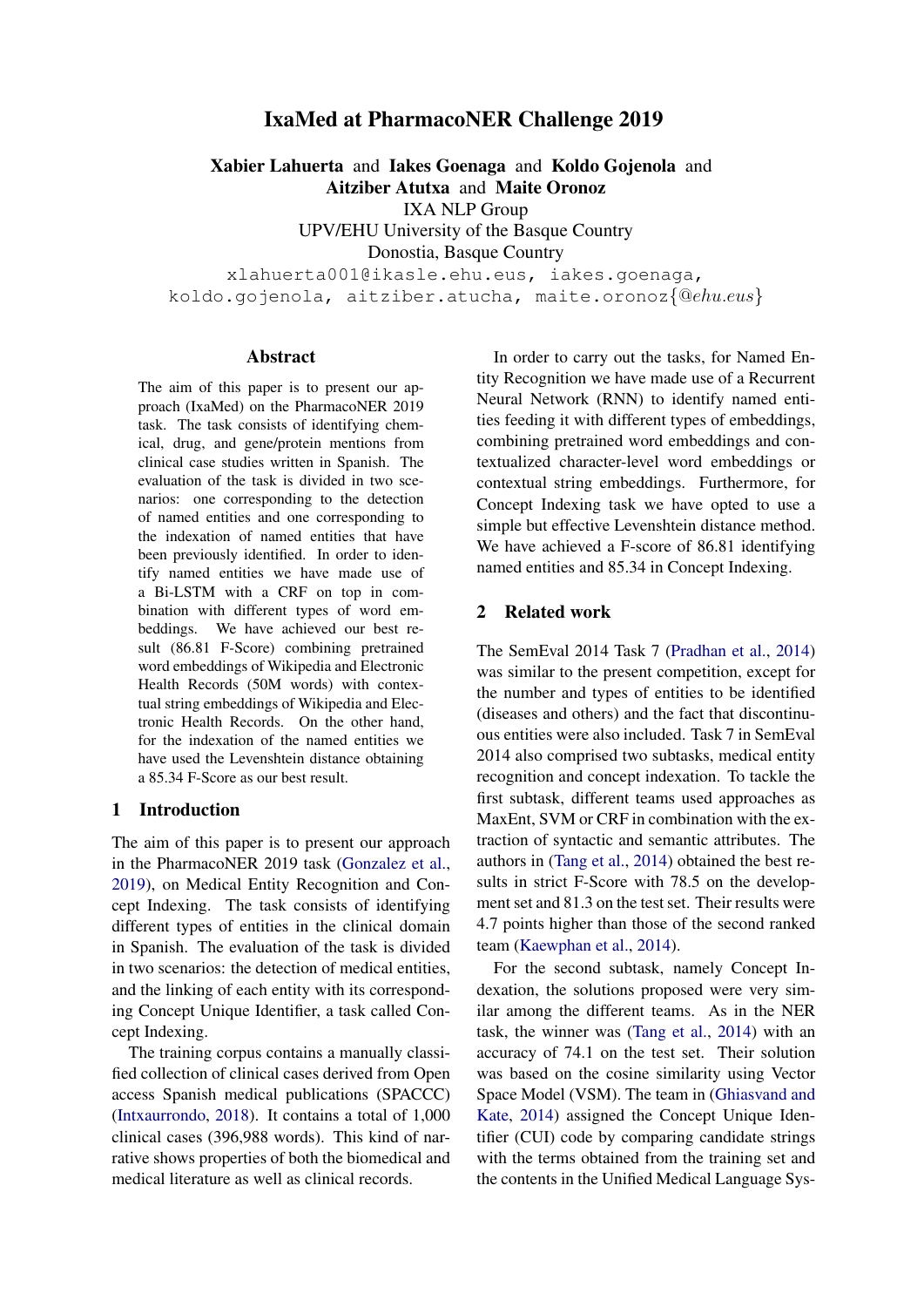tem (UMLS). They also proposed a method based on edit distance, more precisely Levenshtein distance [\(Levenshtein,](#page-4-6) [1966\)](#page-4-6). The second best team [\(Kaewphan et al.,](#page-4-4) [2014\)](#page-4-4) employed word embeddings, word2vec [\(Mikolov et al.,](#page-4-7) [2013\)](#page-4-7), for word representation and the cosine similarity to find the closest standard term in UMLS. As a novelty, they implemented a binary classification based on Support Vector Machines (SVMs).

In SemEval 2015 (task 14), the evaluation was the only difference compared to SemEval 2014 (task 7). Besides strict evaluation (correct CUI and complete entity identification), relaxed evaluation was also pursued (successful CUI assignment and partly successful entity identification). In this case, the winning team was [\(Pathak et al.,](#page-4-8) [2015\)](#page-4-8), which obtained in the strict evaluation an F-score of 75.7, and in the relaxed one an F-score of 78. The methods used were similar to those used in SemEval-2014. In this case, a CRF was used to detect entities and a SVM classifier to determine if these were joined or not (and thus catch discontinuous entities). Regarding Concept Indexing, they used basically customized look-ups, like Dictionary look-up (exact match of entity word permutations, LVG), Customized Dictionary lookup (split UMLS entities by function words), and Customized Dictionary look-up (list of possible UMLS spans and application of Levenshtein distance). The second highest ranked team [\(Leal](#page-4-9) [et al.,](#page-4-9) [2015\)](#page-4-9) obtained, for strict evaluation, an Fscore of 74 and in the relaxed one 76.5. They employed a CRF to identify entities (also discontinuous entities), and for Concept Indexing they applied exact match on the terminology content of the Systematized Nomenclature of Medicine - Clinical Terms (SNOMED-CT) enriching it with an abbreviation dictionary built on the training set. They also implemented a comparison method exploiting SNOMED-CT tree structure, Lucene index and Levenshtein average after splitting each recognized entity and each SNOMED-CT candidate.

Besides these competitions in recent years, improvements have been made mostly in the entity recognition subtask using neural networks such as Bi-LSTM + CRFs [\(Lample et al.,](#page-4-10) [2016\)](#page-4-10). [\(Casil](#page-3-0)[las et al.,](#page-3-0) [2019\)](#page-3-0) used the tool for the detection of entities in clinical texts in Spanish, obtaining improvements with respect to previous works [\(Perez et al.,](#page-4-11) [2017\)](#page-4-11), from an F1-Score of 70.30 to 72.01. Employing a similar system [\(Goenaga](#page-4-12) [et al.,](#page-4-12) [2018\)](#page-4-12) obtained the first position at the last IberEval shared task [\(Hermenegildo Fabregat and](#page-4-13) [Araujo,](#page-4-13) [2018\)](#page-4-13).

### <span id="page-1-0"></span>3 Resources

Apart from the tools we will present in the following sections, we made use of external data with the intention of completing the information the system extracts from the corpus provided by the organization. For this purpose we employed wordembeddings [\(Mikolov et al.,](#page-4-7) [2013\)](#page-4-7) that we have calculated (window length  $= 1$ , dimensions  $= 300$ , algorithm = SkipNgram) from Electronic Health Records (50M words), together with pretrained word-embeddings (window=5, dimensions=300, algorithm= Skip-gram) that have been calculated with Wikipedia2Vec [\(Yamada et al.,](#page-4-14) [2018\)](#page-4-14).

On the other hand, we have also used contextual string embeddings [\(Akbik et al.,](#page-3-1) [2018\)](#page-3-1) we have calculated from Electronic Health Records (number of layers=1, hidden size=2,048, sequence length=250, mini batch size=32) and Wikipedia (number of layers=1, hidden size=1,024, sequence length=250, mini batch size=100).

### 4 Methods

In this section we will explore the different methods we have used to perform the two sub-tasks of the shared task.

## 4.1 Track 1: NER Offset and Entity Classification

In this section we present our approach in order to extract named entities in track 1 of the shared task. For this purpose we employed a neural network based architecture, more precisely an specific Bi-LSTM (a RNN subclass, [\(Hochreiter and Schmid](#page-4-15)[huber,](#page-4-15) [1997\)](#page-4-15)) with a CRF on top of it [\(Lample](#page-4-10) [et al.,](#page-4-10) [2016;](#page-4-10) [Ma and Hovy,](#page-4-16) [2016\)](#page-4-16) using as input raw text and the word-embeddings we have mentioned in section [3.](#page-1-0) This kind of neural network is widely used to pursue sequence to sequence tagging [\(Ma and Hovy,](#page-4-16) [2016;](#page-4-16) [Jagannatha](#page-4-17) [and Yu,](#page-4-17) [2016\)](#page-4-17). One of the advantages of using Bi-LSTM in contrast to other machine learning techniques such as SVM, Perceptron or CRFs is that the size of the context is automatically learned by the LSTM and there is no need to perform any complicated text preprocessing to obtain features to feed the tool.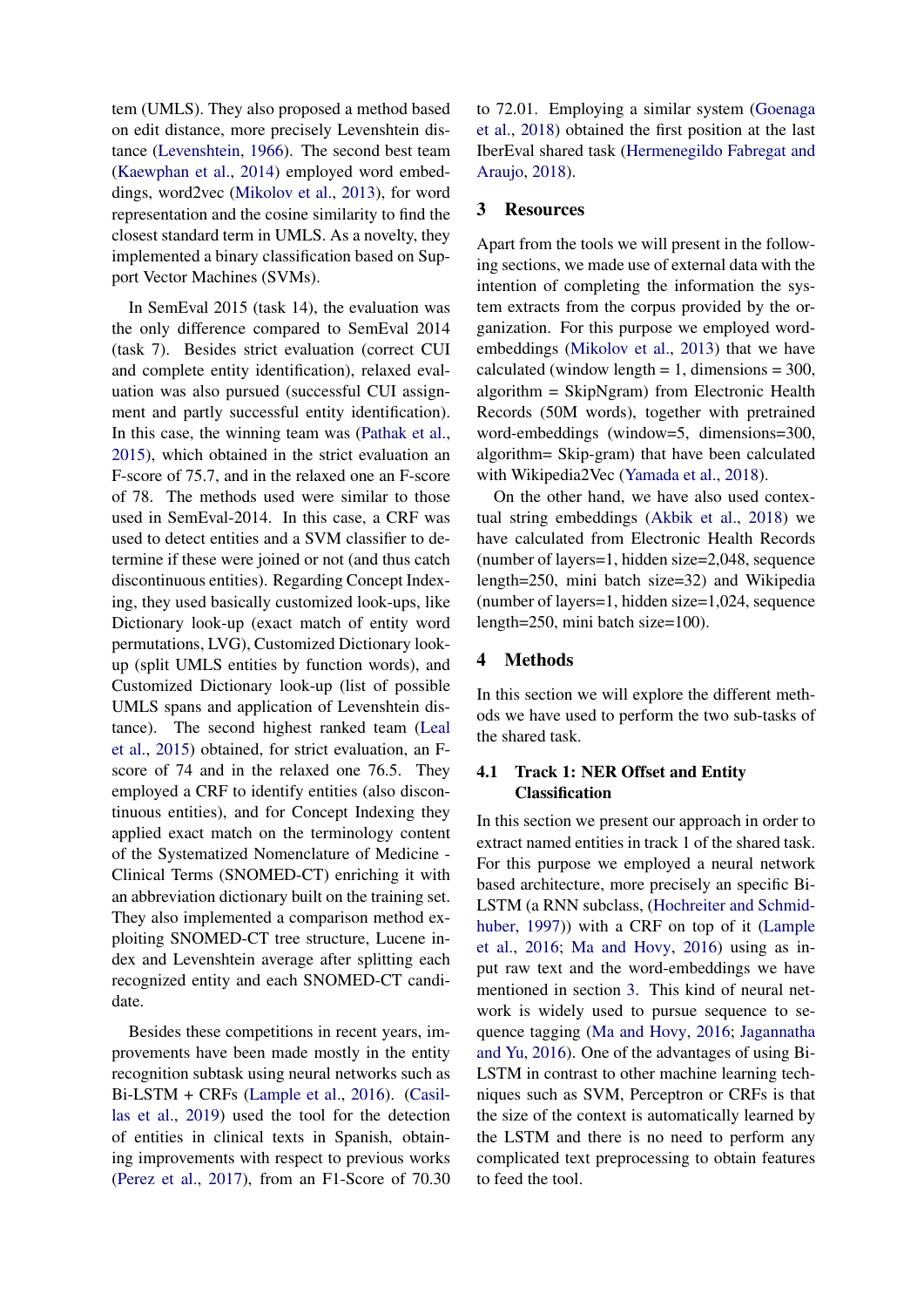One of the strengths of our approach is that it combines different types of embeddings based on different types of corpus. On one hand, we use embeddings that have been calculated on a general domain corpus (Wikipedia) and embeddings that have been calculated on a medical domain corpus (EHRs). On the other hand, we stack pretrained word embeddings, character-level embeddings and contextual string embeddings and we feed the neural network with them. While the pretrained word embeddings and character-level embeddings are well known by the scientific community, the contextual string embeddings have been introduced recently [\(Akbik et al.,](#page-3-1) [2018\)](#page-3-1). This type of embeddings is based on recent advances in neural Language Modeling (LM) that have allowed a language to be modeled as distributions over sequences of characters instead of words [\(Sutskever](#page-4-18) [et al.,](#page-4-18) [2014\)](#page-4-18), [\(Graves,](#page-4-19) [2013\)](#page-4-19), [\(Kim et al.,](#page-4-20) [2016\)](#page-4-20).

Recent work has shown that by learning to predict the next character on the basis of previous characters, such models learn internal representations that capture syntactic and semantic properties: even though trained without an explicit notion of word and sentence boundaries, they have been shown to generate grammatically correct text, including words, subclauses, quotes and sentences [\(Sutskever et al.,](#page-4-18) [2014\)](#page-4-18), [\(Graves,](#page-4-19) [2013\)](#page-4-19), [\(Karpathy et al.,](#page-4-21) [2015\)](#page-4-21).

The main features of these contextual string embeddings or contextualized character-level word embeddings are the following:

- They can be pre-trained on large unlabeled corpora.
- They are able to capture the meaning of the words in context and are able to produce different embeddings for polysemous words depending on their usage.
- They model words and contexts as sequences of characters, to both better handle rare and misspelled words as well as model subword structures such as prefixes and endings.

Lastly, we have sent two runs for named entity recognition (track 1): one run with the setup mentioned above, Bi-LSTM + CRF stacking pretrained and contextual embeddings, and one run with the same setup and using the development corpus for training for a few epochs (fine-tuning) as a last step.

### 4.2 Track 2: Concept Indexing

The normalization of given named entities consists in linking named entities to concepts in standardized medical terminologies, allowing generalization across contexts. The task consists in assigning, to each term, its corresponding Concept Unique Index. For example, "corticoide", "corticoides" and "cortecostiroides" are all normalized to the same Concept (B-255877006). In our work, we made use of a Text Similarity based mapping from the given terms to different sets:

- The terms present in the training set. This set is limited but gives an account of standard and non-standard terms present in spontaneously written health records.
- SNOMED-CT terms that can be considered a standard terminology.

We tried approximate searching to guarantee a matching, by a string-based similarity measure, as the well-known Levenshtein distance, a standard soft-matching approach in text normalization. We computed the Levenshtein distance between the input string and the set of terms that served as reference. Edit distance is used to quantify similarity between two strings, counting the minimum number of operations required to transform one string into another. The most common metric is the Levenshtein Distance [\(Levenshtein,](#page-4-6) [1966\)](#page-4-6) in where the basic edit operations are removal, insertion and substitution of a single character. This metric finds the minimum distance for each spontaneous diagnostic term (SpoDT) with respect to all standard Diagnostic Terms (DictDT), obtaining the best candidate match (see equation [1\)](#page-2-0).

<span id="page-2-0"></span>
$$
minLev(SpoDT,DictDTs) \tag{1}
$$

Hence, strings were searched in the referenceset and ranked according to this distance.

Exact matching of spontaneous expressions in standard dictionaries is not a good option, because it obtains a low accuracy. By contrast, matching with respect to previously classified non-standard expressions is well-worthy. However, the results show a considerable boost when using as reference the set of spontaneous terms and the standard reference (SNOMED CT).

We also tried a different approach using a sequence-to-sequence approach that, although it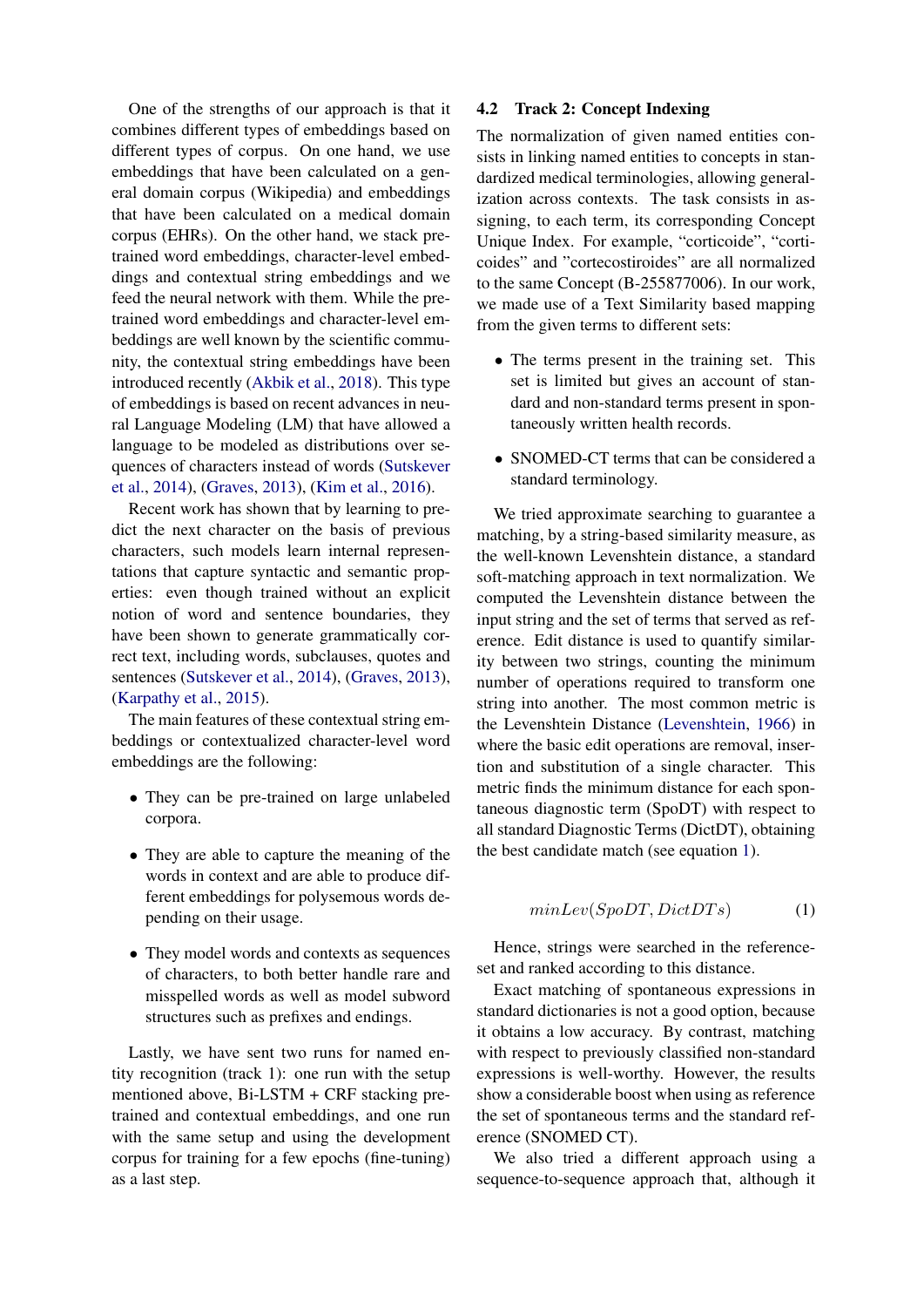<span id="page-3-2"></span>

| NER          |                   |
|--------------|-------------------|
| <b>Basic</b> | <b>Fine-tuned</b> |
| 86.60        | 86.81             |

Table 1: The results we have obtained for NER task. Basic = Combination of word embeddings and contextual string embeddings as an input of a Bi-LSTM with a CRF on top. Fine-tuned = Basic setup  $+$  fine-tuning on development set.

<span id="page-3-3"></span>

| <b>Concept Indexing</b> |                                           |  |
|-------------------------|-------------------------------------------|--|
|                         | Levenshtein Dist. 1   Levenshtein Dist. 2 |  |
| 85.14                   | 85.34                                     |  |

Table 2: Results for Concept Indexing task. Levenshtein Distance 1 = Levenshtein distance applied to the entities extracted by the basic setup. Levenshtein Distance  $2 =$  Levenshtein distance applied to the entities extracted by the fine-tuned setup.

gave promising results (an F-Score around 65% for concept Indexing), it was around 20 absolute points below the simplest option of using the Levenshtein distance. We think that this could be interesting to examine the strengths and weaknesses of each approach, and try to combine their positive aspects in a single combined or ensemble system, but we leave it as future work.

### 5 Results

In this section we present the results we have achieved for both tracks, NER and Concept indexing respectively. For this purpose we have compiled all the results in tables [1](#page-3-2) and [2.](#page-3-3) If we observe the results obtained for both tracks we see a logical correlation between F-Score obtained for NER and the F-Score obtained for Concept Indexing. In other words, the better is the result for NER the better is the result for Concept Indexing. This is due to the fact that we use the output of the NER system as input of the Concept Indexing system.

Furthermore, if we analyze the results for each track we can observe we surpass the F-Score of 85.00 in all cases, thus confirming the robustness of our approaches. For NER, applying a Bi-LSTM with a CRF on top and feeding this neural network with stacked pretrained and contextual embeddings we have achieved a F-Score of 86.60. In contrast, fine-tuning on development set the previously mentioned neural network we outperform this result by 0.21. Although the improvement is not significant we have met our goal, that is to

say, we have outperformed the basic setup avoiding overfitting.

Moreover, we have applied Levenshtein distance in order to assign a concept index to named entities that have been identified by NER system. We have achieved a 85.14 of F-Score when the input for the Concept Indexing system are named entities extracted by the basic NER system and a 85.34 of F-Score when the input are the named entities extracted by the fine-tuned NER system.

## 6 Conclusions

The purpose of this work was to evaluate the feasibility of different approaches to medical entity detection and concept indexing. Entity detection was dealt with a sequential tagger that uses word embeddings and contextual string embeddings acquired from electronic health records and Wikipedia. Concept normalization was approached by Text Similarity techniques. Surprisingly, the Levenshtein-based system obtained relatively good results, and this aspect deserves a further study of the strengths and weaknesses of each approach.

### Acknowledgements

This work has been partially funded by:

- The Spanish ministry (projects PROSA-MED: TIN2016-77820-C3-1-R, DOMINO: PGC2018-102041-B-I00, both from MCIU/AEI/FEDER, UE).
- The Basque Government (projects DE-TEAMI: 2014111003).

We gratefully acknowledge the support of NVIDIA Corporation with the donation of the Titan X Pascal GPU used for this research.

### References

- <span id="page-3-1"></span>Alan Akbik, Duncan Blythe, and Roland Vollgraf. 2018. Contextual string embeddings for sequence labeling. In *Proceedings of the 27th International Conference on Computational Linguistics*, pages 1638–1649.
- <span id="page-3-0"></span>Arantza Casillas, Nerea Ezeiza, Iakes Goenaga, Alicia Perez, and Xabier Soto. 2019. Measuring the Effect of Different Types of Unsupervised Word Representations on Medical Named Entity Recognition. *International Journal of Medical Informatics (https://doi.org/10.1016/j.ijmedinf.2019.05.022)*.